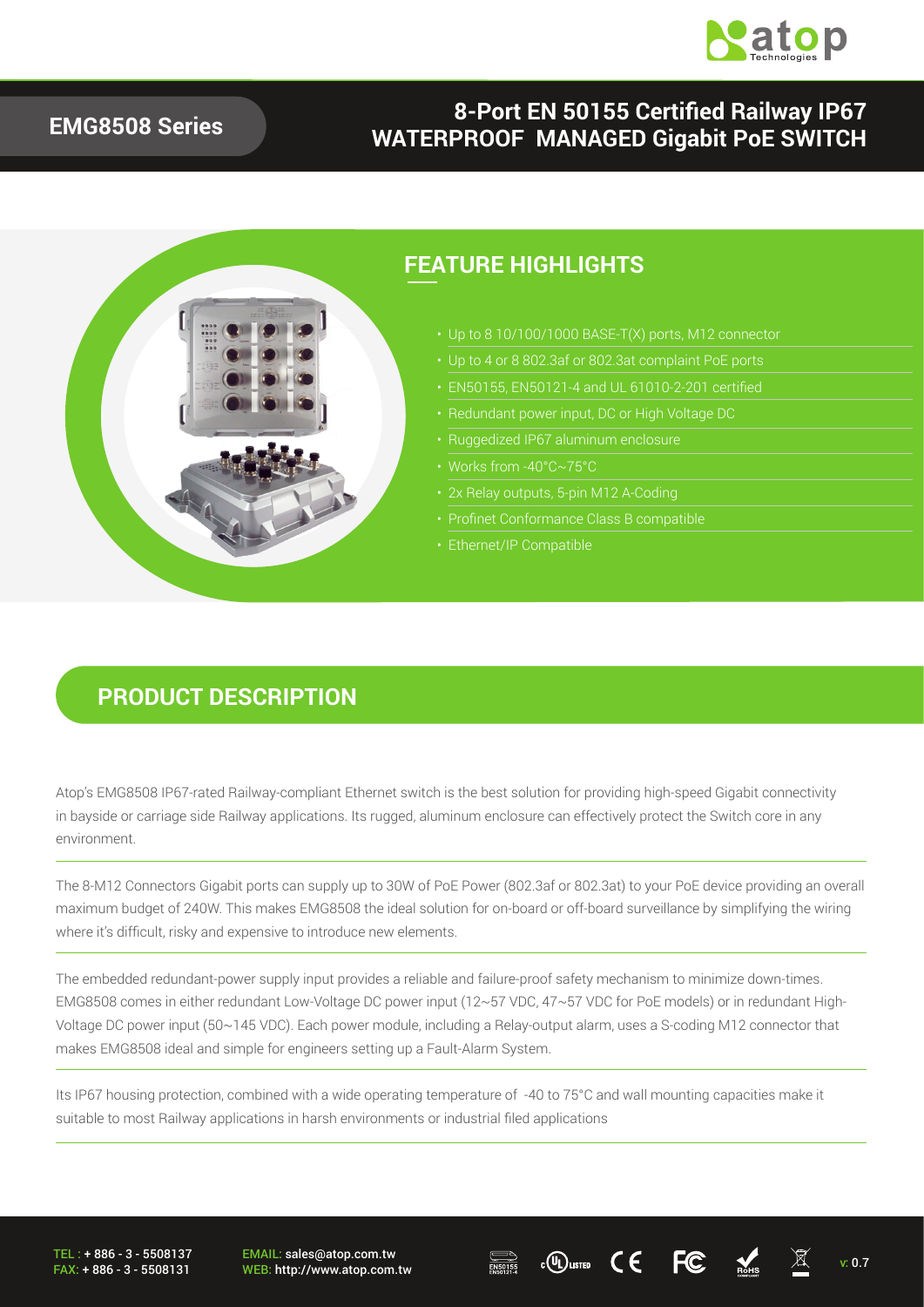

## **SPECIFICATIONS**

| <b>Technical Specifications</b>                                                                                                                                                                   |                                                                                                                                                                                                                                                                                                                                                                                                                                                                                                                                                                                  |  |
|---------------------------------------------------------------------------------------------------------------------------------------------------------------------------------------------------|----------------------------------------------------------------------------------------------------------------------------------------------------------------------------------------------------------------------------------------------------------------------------------------------------------------------------------------------------------------------------------------------------------------------------------------------------------------------------------------------------------------------------------------------------------------------------------|--|
| Model Name                                                                                                                                                                                        | <b>EMG8508</b>                                                                                                                                                                                                                                                                                                                                                                                                                                                                                                                                                                   |  |
| <b>Switch Properties</b>                                                                                                                                                                          |                                                                                                                                                                                                                                                                                                                                                                                                                                                                                                                                                                                  |  |
| <b>Priority Queues</b><br><b>VLAN Table</b><br>MAC-Based VLAN<br>VLAN ID Range<br>Trunk Group<br>Static IGMP Groups<br>Dynamic IGMP Groups<br>MAC Table Size<br>Packet Buffer Size<br>Jumbo Frame | 8<br>4096<br>512<br>VID 1 to 4094<br>4<br>128<br>256<br>16k<br>1.5 MB<br>9216 Byte                                                                                                                                                                                                                                                                                                                                                                                                                                                                                               |  |
| <b>Ethernet</b>                                                                                                                                                                                   |                                                                                                                                                                                                                                                                                                                                                                                                                                                                                                                                                                                  |  |
| Standards                                                                                                                                                                                         | IEEE 802.3 for 10BaseT<br>IEEE 802.3u for 100BaseT(X)<br>IEEE 802.3ab for 1000BaseT(X)<br>IEEE 802.3z for 1000BaseX<br>IEEE 802.3af / 802.3at for Power over Ethernet<br>IEEE 802.3x for Flow Control, back pressure flow control<br>IEEE 802.1d-2004 for Spanning Tree Protocol<br>IEEE 802.1w for Rapid Spanning Tree Protocol<br>IEEE 802.1s for Multiple Spanning Tree Protocol<br>IEEE 802.1Q for VLAN Tagging<br>IEEE 802.1p for Class of Service<br>IEEE 802.1X for Authentication<br>IEEE 802.3ad for Port Trunk with LACP<br>IEEE 802.3az for Energy Efficient Ethernet |  |
| Protocols                                                                                                                                                                                         | IPv4, IPv6, IGMPv1/v2/v3, IGMP Snooping, GARP, GMRP, GVRP, SNMPv1/v2c/<br>v3, SNMP Inform, ICMP, Telnet, SSH, DHCP Server/Relay/Client, DHCP Option<br>66/67/82, BootP, RARP, TFTP, NTP Server/Client, SNTP, SMTP, SMTP (Gmail),<br>RMON, HTTP, HTTPS, Syslog, MRP (Client), LLDP, IEEE 1588 PTP V1/V2,<br>IEEE 1588 Hardware E2E Transparent Clock, 802.1x, EAP, RADIUS, TACACS+,<br>Mirror port, QoS, ACL, Serial Console, U-Ring, STP, RSTP, MSTP, Redundancy<br>Compatible Ring                                                                                              |  |
| <b>Automation Profiles</b>                                                                                                                                                                        | Profinet, Ethernet/IP, Modbus/TCP                                                                                                                                                                                                                                                                                                                                                                                                                                                                                                                                                |  |
| <b>SNMP MIB</b>                                                                                                                                                                                   | MIB II, IF-MIB, SNMPv2 MIB, BRIDGE-MIB, RMON MIB Group 1,2,3,9, RFC<br>RFC 1157, RFC 1213, RFC 1215, RFC 1493, RFC 1643, RFC 1757, RFC 2011,<br>RFC 2012, RFC 2013, RFC 2233, RFC 2571, RFC 2742, RFC 2819, RFC 2863,<br>RFC 3411, RFC 3412, RFC 3413, RFC 3414, RFC 3415, RFC 2674                                                                                                                                                                                                                                                                                              |  |
| <b>Power</b>                                                                                                                                                                                      |                                                                                                                                                                                                                                                                                                                                                                                                                                                                                                                                                                                  |  |
| Input Voltage                                                                                                                                                                                     | 50~145 VDC for High voltage product<br>12~57 VDC for Non-PoE models<br>45~57 VDC for 802.3af mode /51~57 VDC for 802.3at mode                                                                                                                                                                                                                                                                                                                                                                                                                                                    |  |
| Input Current/Power (System)<br>Input Current (with PoE, full loading)                                                                                                                            | 50 - 145 VDC, 0.27A max., 13.5W (For High voltage Models)<br>12 - 57 VAC, 1.19A max., 14.28W (For Non-PoE Models)<br>45 - 57 VDC, 3.08A max., 138.6W (PoE 802.3af Mode, 8-ports)<br>51 - 57 VDC, 5.03A max., 256.53W (PoE 802.3at Mode. 8-ports)                                                                                                                                                                                                                                                                                                                                 |  |
| Power input                                                                                                                                                                                       | 2 x S-Coding M12 connectors (4 Pin)                                                                                                                                                                                                                                                                                                                                                                                                                                                                                                                                              |  |
| Reverse Polarity Protection                                                                                                                                                                       | Yes                                                                                                                                                                                                                                                                                                                                                                                                                                                                                                                                                                              |  |

TEL : + 886 - 3 - 5508137 FAX: + 886 - 3 - 5508131

EMAIL: sales@atop.com.tw<br>WEB: http://www.atop.com.tw

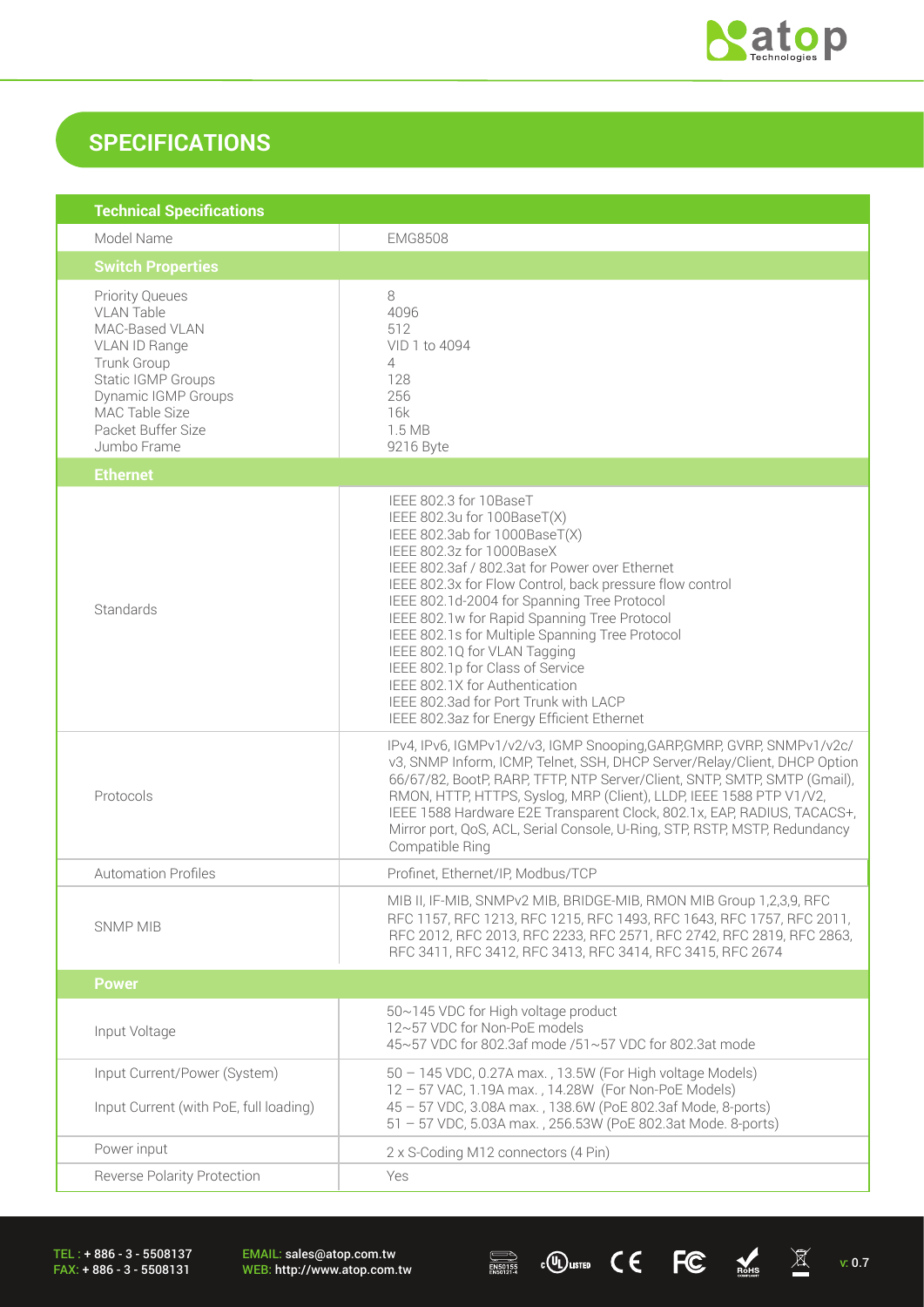

| <b>Interfaces</b>                                                                |                                                                                                                                       |
|----------------------------------------------------------------------------------|---------------------------------------------------------------------------------------------------------------------------------------|
| <b>LED</b> Indicators                                                            | PWR1, PWR2, Alarm, Ethernet Act/Link, SFP Link, PoE, Ring                                                                             |
| Ethernet Ports                                                                   | 8 10/100/1000BASE-T(X) auto negotiation speed -M12 connector                                                                          |
| Console                                                                          | RS232 (A-coding M12 connector)                                                                                                        |
| Relay Output                                                                     | 2 relay outputs with current carrying capacity of 1A @ 24 VDC<br>(through A-coding M12 connector)                                     |
| Fiber Optics Ports                                                               | No                                                                                                                                    |
| <b>Physical Characteristics</b>                                                  |                                                                                                                                       |
| Housing                                                                          | IP67 protection according to EN 60529                                                                                                 |
| Dimension $(W \times H \times D)$ (mm)                                           | 216 x 232 x 72                                                                                                                        |
| Weight                                                                           | 2kg                                                                                                                                   |
| Installation                                                                     | Wall-mount (Optional Din-Rail Kit)                                                                                                    |
| <b>Environmental limits</b>                                                      |                                                                                                                                       |
| <b>Operating Temperature</b><br>Storage Temperature<br>Ambient Relative Humidity | $-40^{\circ}$ C $\sim$ 75°C (-40°F $\sim$ 167°F)<br>$-40^{\circ}$ C $\sim$ 85°C (-40°F $\sim$ 185°F)<br>5%~95%, 55°C (Non-condensing) |
| Storage Temperature                                                              | $-40^{\circ}$ C $\sim$ 85°C (-40°F $\sim$ 185°F)                                                                                      |

\*802.3af PoE output starts from 43 VDC input and 802.3at output starts from 51 VDC input.

## **DIMENSIONS & LAYOUT**



TEL : + 886 - 3 - 5508137 FAX: + 886 - 3 - 5508131

EMAIL: sales@atop.com.tw EMAIL: sales@atop.com.tw  $\overline{\mathbb{R}}$   $\mathbb{C}$   $\mathbb{C}$   $\mathbb{C}$   $\overline{\mathbb{R}}$   $\mathbb{R}$  v: 0.7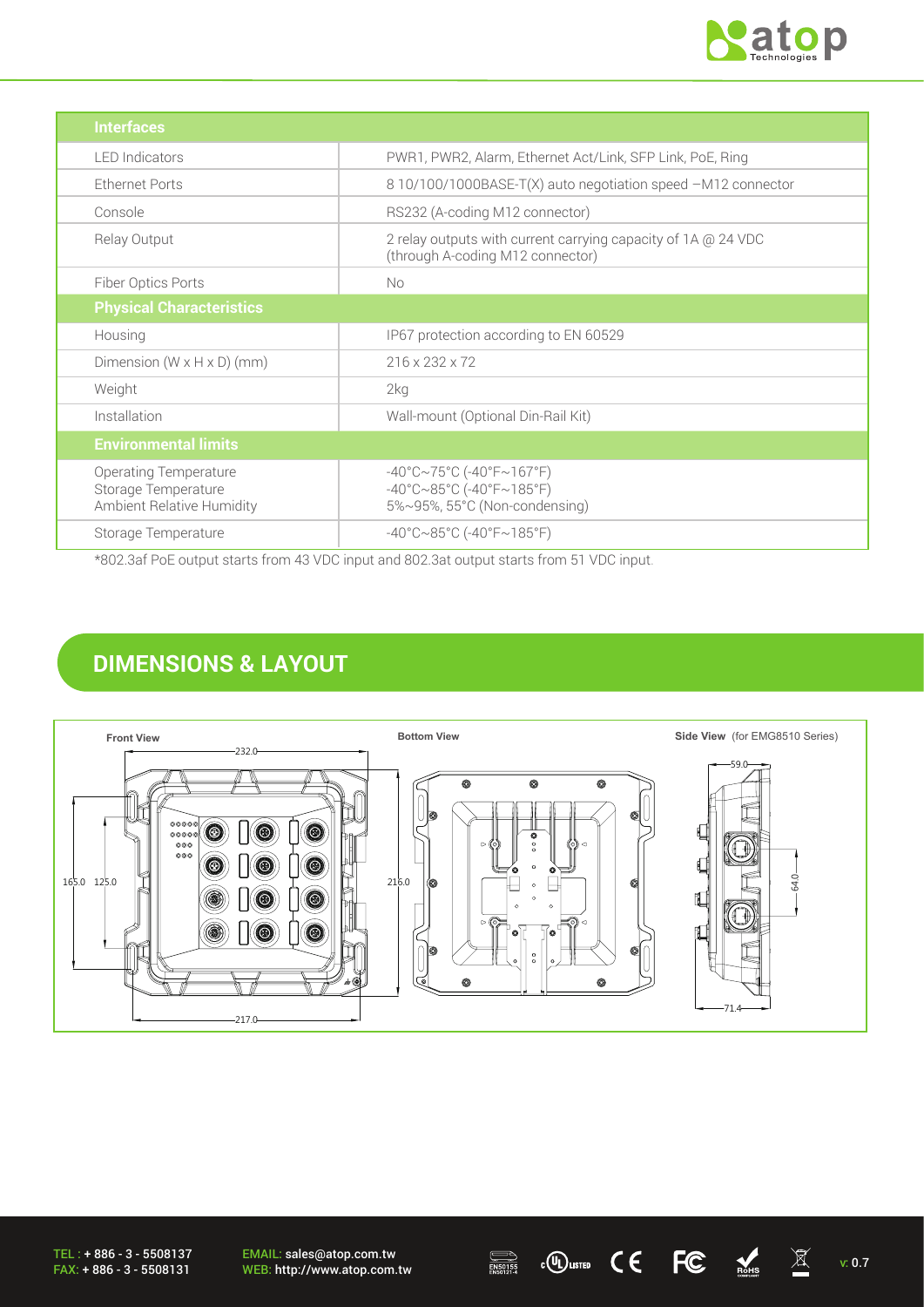

# **REGULATORY APPROVALS**

| <b>Regulatory Approvals</b> |                                                                                                                |                                                                                               |                                                                                                               |                          |
|-----------------------------|----------------------------------------------------------------------------------------------------------------|-----------------------------------------------------------------------------------------------|---------------------------------------------------------------------------------------------------------------|--------------------------|
| Safety                      | EN 60950-1:2006, UL/IEC(CB) 61010-2-201                                                                        |                                                                                               |                                                                                                               |                          |
| <b>EMC</b>                  | FCC Part 15, Subpart B, Class A<br>EN 55032, EN 55024, EN 61000-3-2, EN 61000-3-3, EN 61000-6-2, EN 61000-6-4, |                                                                                               |                                                                                                               |                          |
| Rail Traffic                | EN50155, EN50121-4                                                                                             |                                                                                               |                                                                                                               |                          |
| <b>Test</b>                 | Item                                                                                                           |                                                                                               | <b>Value</b>                                                                                                  | <b>Level</b>             |
| IEC 61000-4-2               | <b>ESD</b>                                                                                                     | Contact Discharge<br>Air Discharge                                                            | ±8KV<br>$±15$ KV                                                                                              | 4<br>$\overline{4}$      |
| IEC 61000-4-3               | <b>RS</b>                                                                                                      | Enclosure Port                                                                                | 10(V/m), 80-1000MHz                                                                                           | 3                        |
| IEC 61000-4-4               | <b>EFT</b>                                                                                                     | <b>AC Power Port</b><br>DC Power Port<br>Signal Port                                          | $±2.0$ KV<br>$±2.0$ KV<br>$±2.0$ KV                                                                           | 3<br>3<br>$\overline{4}$ |
| IEC 61000-4-5               | Surge                                                                                                          | <b>AC Power Port</b><br><b>AC Power Port</b><br>DC Power Port<br>DC Power Port<br>Signal Port | Line-to Line±1.0KV<br>Line-to Earth±2.0KV<br>Line-to Line±1.0KV<br>Line-to Earth±2.0KV<br>Line-to Earth±2.0KV | 3<br>3<br>3<br>3<br>3    |
| IEC 61000-4-6               | CS                                                                                                             | $0.15 - 80$ MHz                                                                               | 10V rms                                                                                                       | 3                        |
| IEC 61000-4-8               | PFMF                                                                                                           | (Enclosure)                                                                                   | AC 50Hz 10A/m                                                                                                 | 3                        |
| IEC 61000-4-11              | DIP                                                                                                            | <b>AC Power Port</b>                                                                          |                                                                                                               |                          |
| Shock                       | MIL-STD-810G Method 516.5                                                                                      |                                                                                               |                                                                                                               |                          |
| Drop                        | MIL-STD-810F Method 516.5                                                                                      |                                                                                               |                                                                                                               |                          |
| Vibration                   | MIL-STD-810F Method 514.5 C-1 & C-2                                                                            |                                                                                               |                                                                                                               |                          |
| <b>RoHS</b>                 | Yes                                                                                                            |                                                                                               |                                                                                                               |                          |
| <b>MTBF</b>                 | 19.08 years (mean avg. per model; MIL-HDBK-217F-based prediction)                                              |                                                                                               |                                                                                                               |                          |
| Warranty                    | 5 years                                                                                                        |                                                                                               |                                                                                                               |                          |